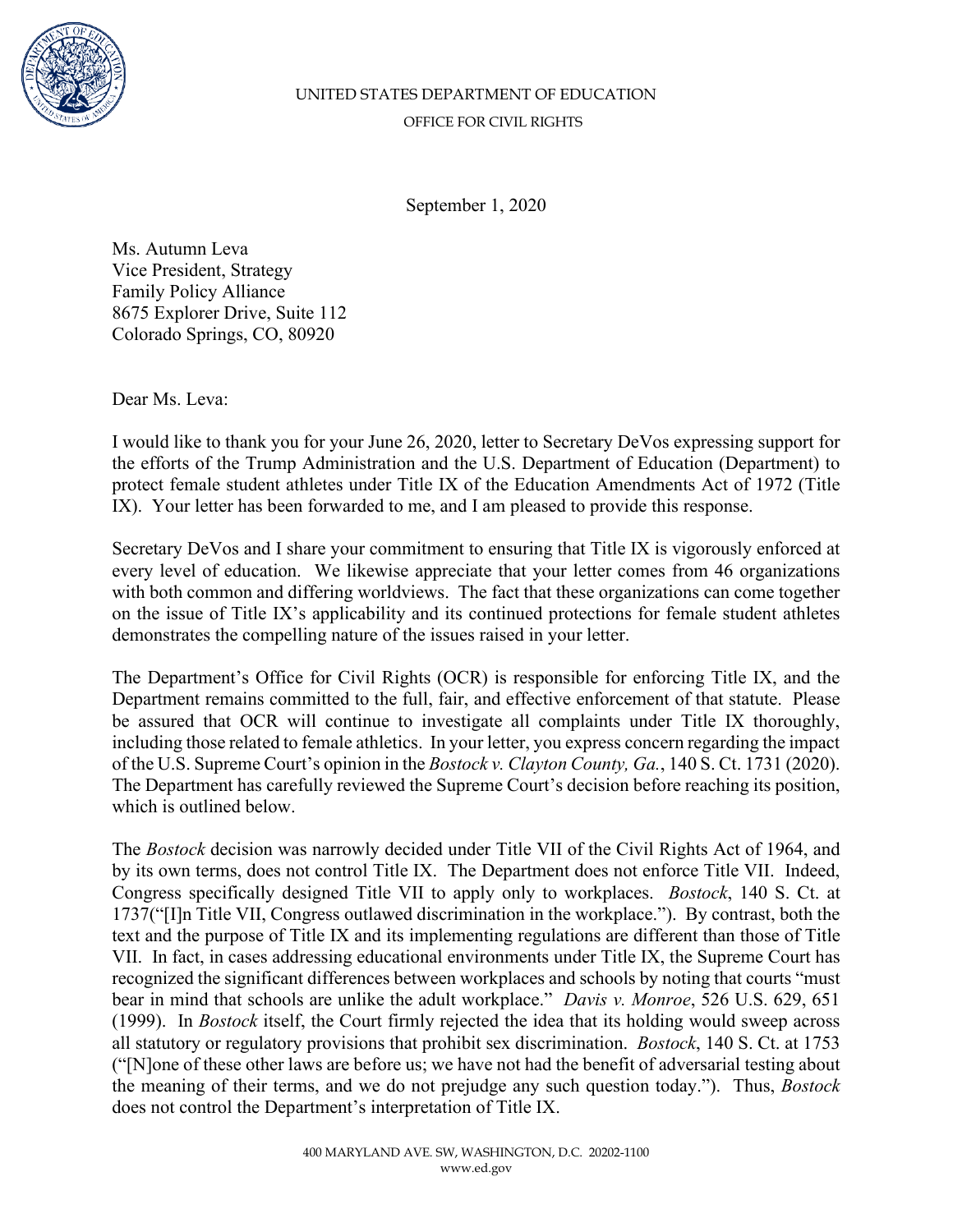Even assuming that the Court's reasoning in *Bostock* applies to Title IX—a question the Court expressly did not decide—the Court's opinion in *Bostock* would not affect the Department's position that its Title IX regulations authorize single-sex sports teams. *See* 34 C.F.R. § 106.41. The *Bostock* decision states that "[a]n individual's homosexuality or transgender status is not relevant to employment decisions" because an employee's sex is not relevant to employment decisions, and "[s]ex plays a necessary and undisguisable role in the decision" to fire an employee because of the employee's homosexual or transgender status. *Bostock*, 140 S. Ct. at 1741, 1737. Conversely, however, there are circumstances in which a person's sex *is* relevant, and distinctions based on the two sexes in such circumstances are permissible because the sexes are not similarly situated. Congress recognized as much in Title IX itself when it provided that nothing in the statute should be construed to prohibit "separate living facilities for the different sexes." *See, e.g.*, 20 U.S.C. §1686; *see also* 34 C.F.R. § 106.32(b) (permitting schools to provide "separate housing on the basis of sex" as long as housing is "[p]roportionate" and "comparable"); 34 C.F.R. § 106.33 (permitting "separate toilet, locker room, and shower facilities on the basis of sex," so long as the facilities "provided for students of one sex shall be comparable to such facilities provided for students of the other sex").

The Department's regulations validly clarify the scope of a recipient's non-discrimination duties under Title IX in the case of sex-specific athletic teams. The Supreme Court's opinion in *Bostock* does not affect the Department's position that its Title IX regulations authorize single-sex teams based only on biological sex at birth—male or female—as opposed to a person's gender identity. The Court states that its *Bostock* ruling is based on the "assumption" that sex is defined by reference to biological sex, and its ruling in fact rests on that assumption. *See Bostock*, 140 S. Ct. at 1741. The logic that an employer must treat males and females as similarly situated comparators for Title VII purposes necessarily relies on the premise that there are two sexes, and that the biological sex of the individual employee is necessary to determine whether discrimination because of sex occurred. Under such reasoning, where separating students based on sex is permissible—for example, with respect to sex-specific sports teams—such separation must be based on biological sex.

We note that the holding in *Bostock* states that "sex" is a necessary component of discrimination on the basis of homosexuality or transgender status, based on the rationale that an employer who fires an individual for being homosexual or transgender does so based on traits or actions it would not have questioned in members of the opposite sex. The holding in *Bostock* thus makes clear that discrimination, specifically based on someone's status as homosexual or transgender, may constitute discriminatory conduct on the basis of sex. However, a recipient does not target transgender individuals for discriminatory treatment merely because it distinguishes students by or accounts for biological sex. Nor, of course, must recipients locate a specific exception in Title IX or its implementing regulations in order to establish that their conduct which considers sex does not constitute discrimination under Title IX. This is consistent with the Department's overall position that all students should be free from discrimination and harassment and are entitled to a safe and effective learning environment.

Neither the holding nor the reasoning in *Bostock* requires OCR to change its position regarding Title IX cases involving student athletes who identify as transgender. The Department will continue to pursue its enforcement of complaints, such as the one described in the Revised Letter of Impending Enforcement Action issued to the Connecticut Interscholastic Athletic Conference and Glastonbury Public Schools, among others (available [here](https://www2.ed.gov/about/offices/list/ocr/docs/investigations/more/01194025-a2.pdf)**)**. Consistent with this